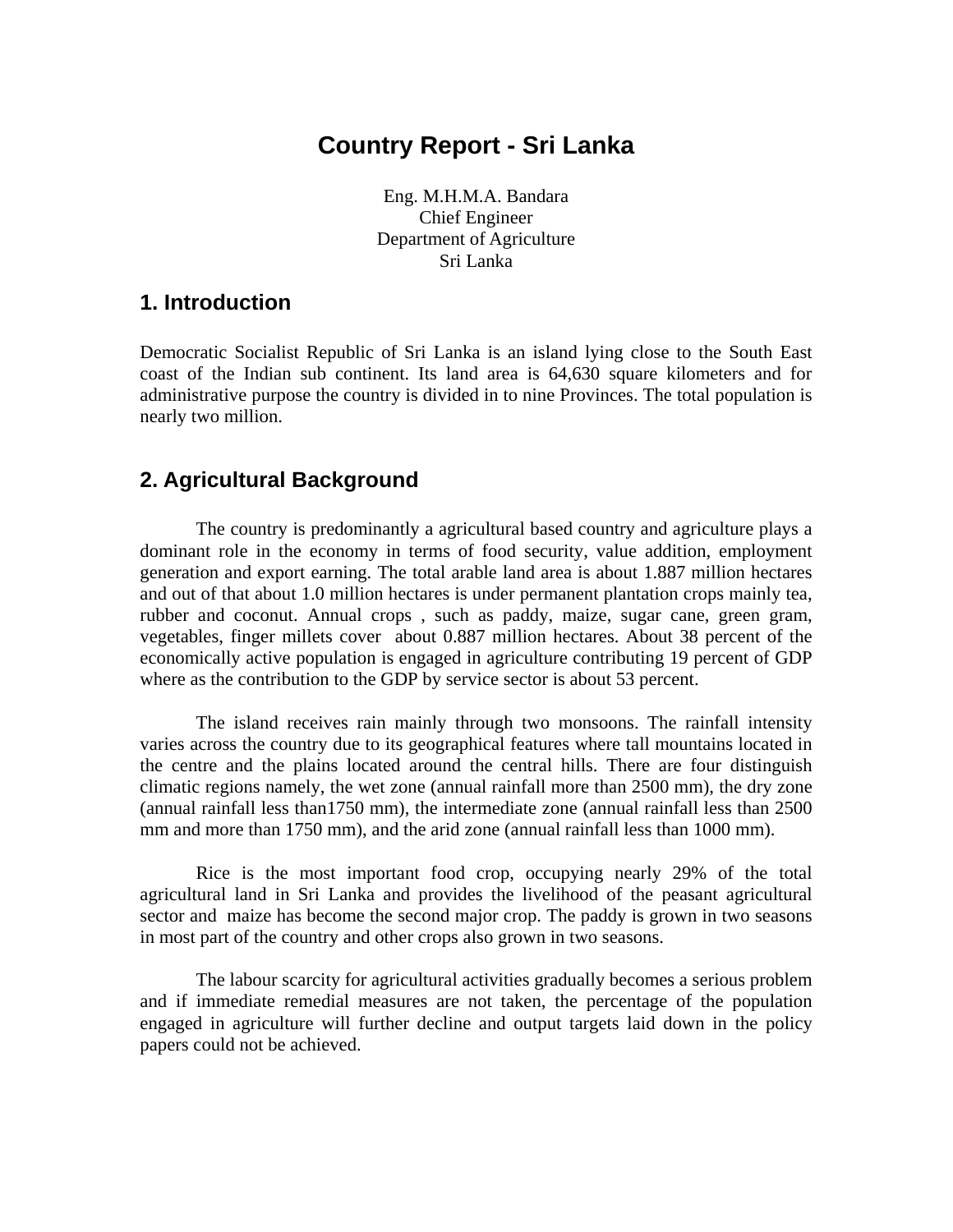### **2.1 Cost of Cultivation**

Cost of cultivation of paddy in large scale cultivating are and small scale cultivation area is different. In the latter case it is very labour intensive activity and in large scale cultivation recently introduced machinery, specially combine harvesters, are used. Introduction of efficient small scale machinery and implement is necessary to improve the productivity of small scale farmers.



Cost of production of paddy in small scale cultivation

The major component of the cost of cultivation of vegetable and other field crops is labour. In chilli cultivation it is relatively very higher and accounted 82% of the total cost. Mechanization has to play a major role to solve the labour scarcity problem prevailing in this field.

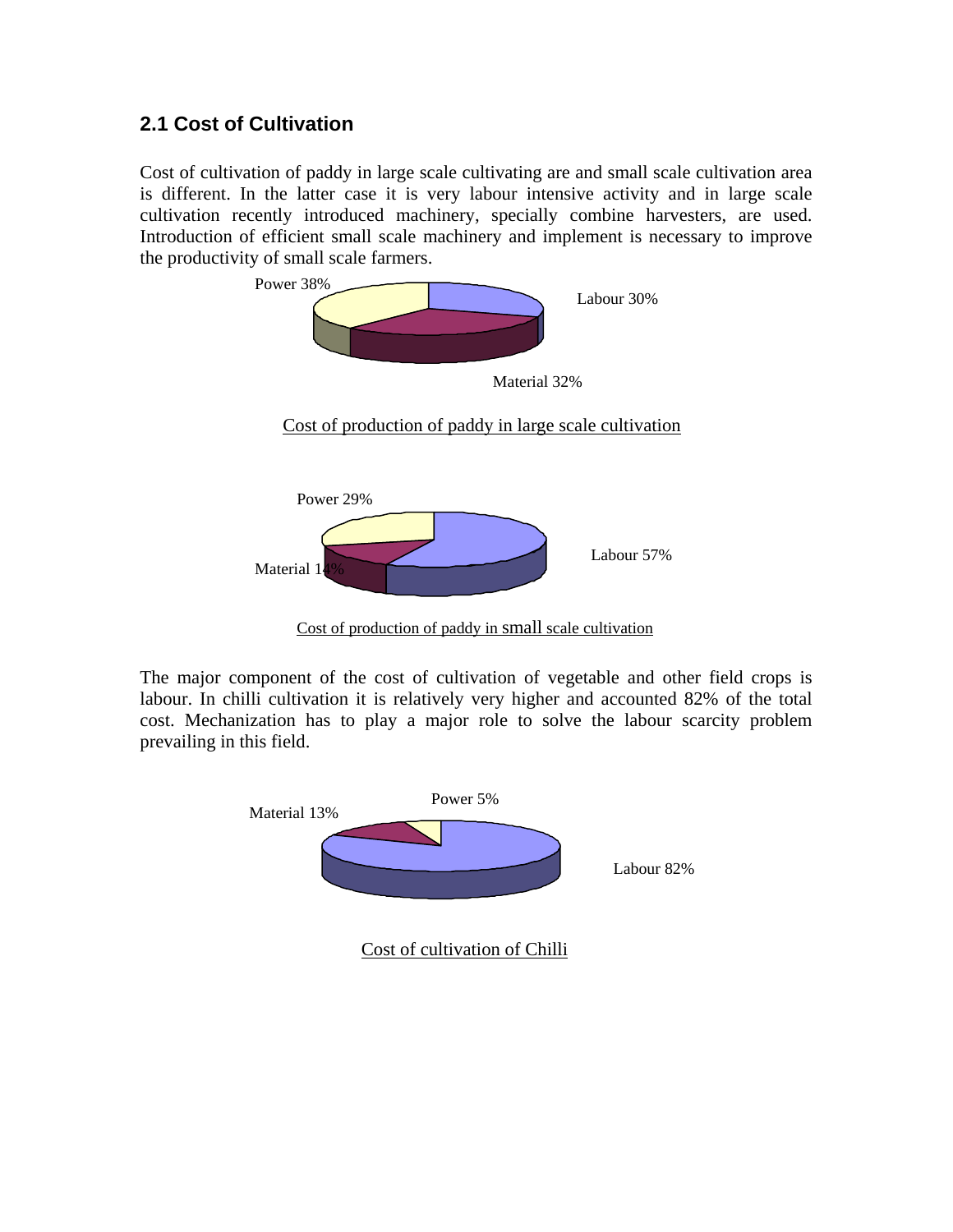#### **2.2 General Situation in the North**

The majority of the area in Northern Province was abandoned for 30 years because of the civil disturbances. 100% paddy lands in Killinochchi and Mulativu districts and 21% of Jaffna, 68% of Mannar and 39% of Vavunia were abandoned for nearly three decades. Farmers and general public were not exposed to latest technology which were generated and adopted in the rest of the country. Naturally technology is transferred, from generation to generation. Since farming was not practiced for three decades, this traditional communication channel was also broken. Face to face technology transfer mechanism was also hampered due to lack of staff and various other reasons. In short, the majority of farmers and general public who are in the IDP camps are novices for agriculture. On the other hand, the soil of arable lands in the area is virgin and not polluted with chemical fertilizers and pesticide. The farmlands in the area are organic by default.

Therefore environmental friendly sustainable agricultural technology could be introduced in these areas which demands effective, appropriate and affordable technology transfer mechanism to reach the farmer.

# **4. National Agricultural programmes**

#### **4.1 "Api wawamu – Rata nagamu" (Lets cultivate and build the country) National Food Production Drive Programme**

At present the entire economy and food supply depend on imports. To minimize the import of food commodities a national production drive called "api wawamu rata nagamu" has been launched.

A Presidential Task Force has been set up to strengthen the Government national food productive drive Api Wawamu Rata Nagamu (Let's cultivate and build the country).

This national food production drive launched countrywide on  $3<sup>rd</sup>$  September 2008 has achieved a number of positive results during the past.

A huge public participation has been made on this national programme. Schoolchildren and politicians have extended their fullest support to implement this programme.

 Some countries have already stopped exporting local food items. Steps were taken to set up this Presidential Task Force to further strengthen the Government's national food production drive to face this situation.

The country's home garden sector has achieved considerable progress due to the national food productive drive. Nearly 160,000 home gardens have been prepared in the first six months. Under this programme, nearly 10,000 hectares of abandoned paddy lands have also been developed and re-cultivated.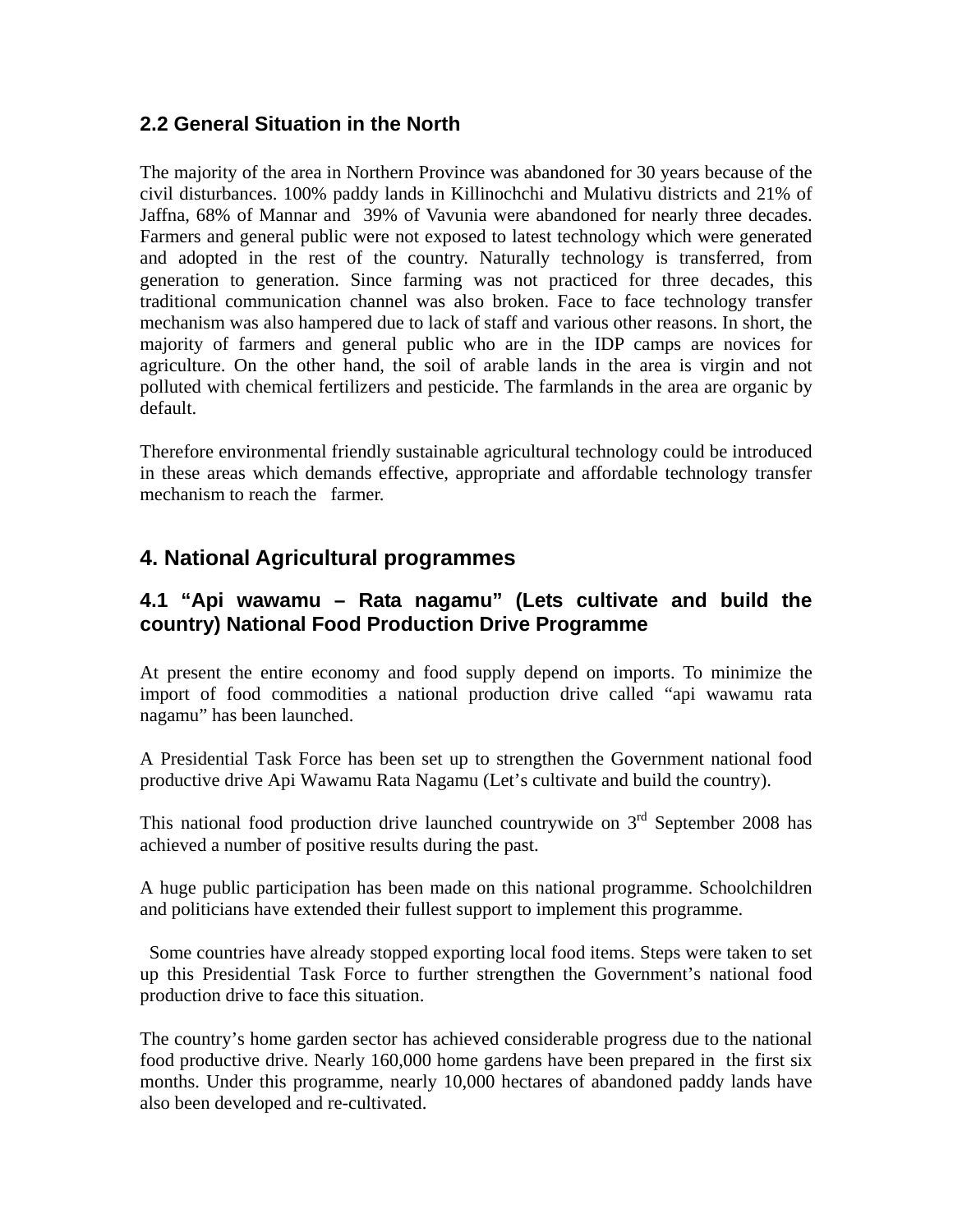### **4.2 Granary Area Program**

This was implemented in the major irrigation schemes of inter-provincial areas Ampara, Anuradhapura, Polonnaruwa, Hambantota, Hasalaka, Moneragala, and provincial areas of Hambantota, Kurunegala, Puttalam, Batticaloa, Trincomalee, and Mannar. Activities conducted were the Rice production yaya program,Saruketha yaya program,organic manure application promotion campaigns, training of farmers and officers on rice productivity improvement, rice product development promotion programs and setting up cyber extension units. Total expenditure was Rs.24.25million out of 26 Million allocated and the value of the increased production is expected to be about Rs.1600 million in addition to indirect social benefits.

### **4.3 Organic fertilizer programme**

More than 95% subsidy is given for chemical fertilizer for paddy farmers. Almost all fertilizer is imported. The government has recently launched a programme to promote production of organic fertilizer at domestic level. The fertilizer subsidy will not be given if a organic fertilizer pit is not made. Training programmes for root level officers are being conducted to disseminate technology in organic fertilizer production. This drive will lead to apply minimum amount of chemical fertilizer add hence the sustainability of agriculture could be achieved.

# **5. Mechanization Status**

### **5.1 Land Preparation**

Power tiller with rotovator is the commonly used land preparation machine in both lowland and highland in the country. However in large scale cultivation, specially commercial growers and highland maize cultivation areas four wheel tractors (with disc plough or tine tiller) are used. The population of four wheel tractor is considerably lower than the power tiller population. The riding type 12 hp tractor version is the most popular power tiller because of its riding facility and comparatively high field capacity. Use of animal power and manual power is still practiced in the areas where mobility problems and accessibility problems exists.

## **5.2 Irrigation**

Most of the paddy fields are fed by gravity irrigation system which is systematically arranged throughout the country since more than 2000 years back. However new irrigation schemes are being constructed to facilitate water to the dry zone areas by utilizing the excessive rainfall receives in other parts of the country. In other field crop cultivation and vegetable cultivation areas centrifugal type small size  $(3 hp - 5 hp)$  engine driven pumps are commonly used.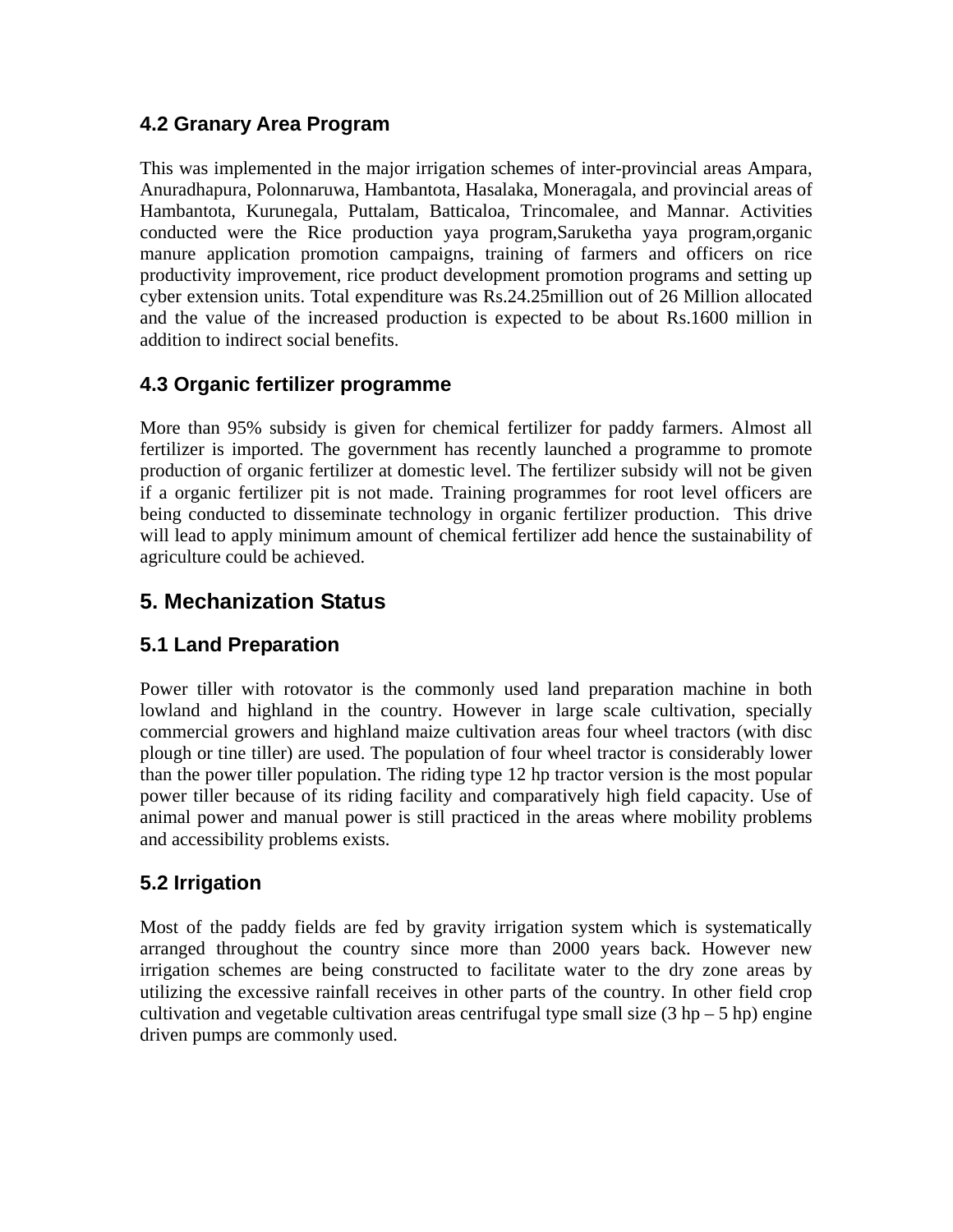Micro irrigation systems are being introduced and being popularized in protected agricultural techniques. However the use of micro irrigation systems is confined to specific places.

### **5.3 Crop Establishment**

Majority of the farmers still practice hand broadcasting of pre-germinated paddy. This practice is not suitable for crop management and use for mechanical harvesters. In this process the application of chemical herbicides is necessary and this will result an environmental pollution issues. There are other social implications as well.

Two types of direct seeding machines for paddy have been introduced recently and gaining popularity. There are many advantages in use of seeders. Reduce the application of chemical herbicides by protecting environment, use of harvesting machines in harvesting and increased yield (10% -  $15\%$ ) are some of the benefits of seeder weeder combination.

Transplanting of rice is almost not practiced due to lack of appropriate transplanting machines. However research is being done to modify the existing manual transplanter to reduce the drudgery involved with the machine and to develop semi mechanized or self propelled transplanter. Possibility to introduce imported transplanting machine having the recommended planting space is also being investigated.



(Band sowing) (Hill sowing)



Box type paddy seeder Drum type paddy seeder

Seeders for planting highland crops, especially for maize, have been developed and introduced and gaining popularity. The following types are available for technology dissemination.

- Two wheel tractor drawn highland seeder
- Manually operated highland seeder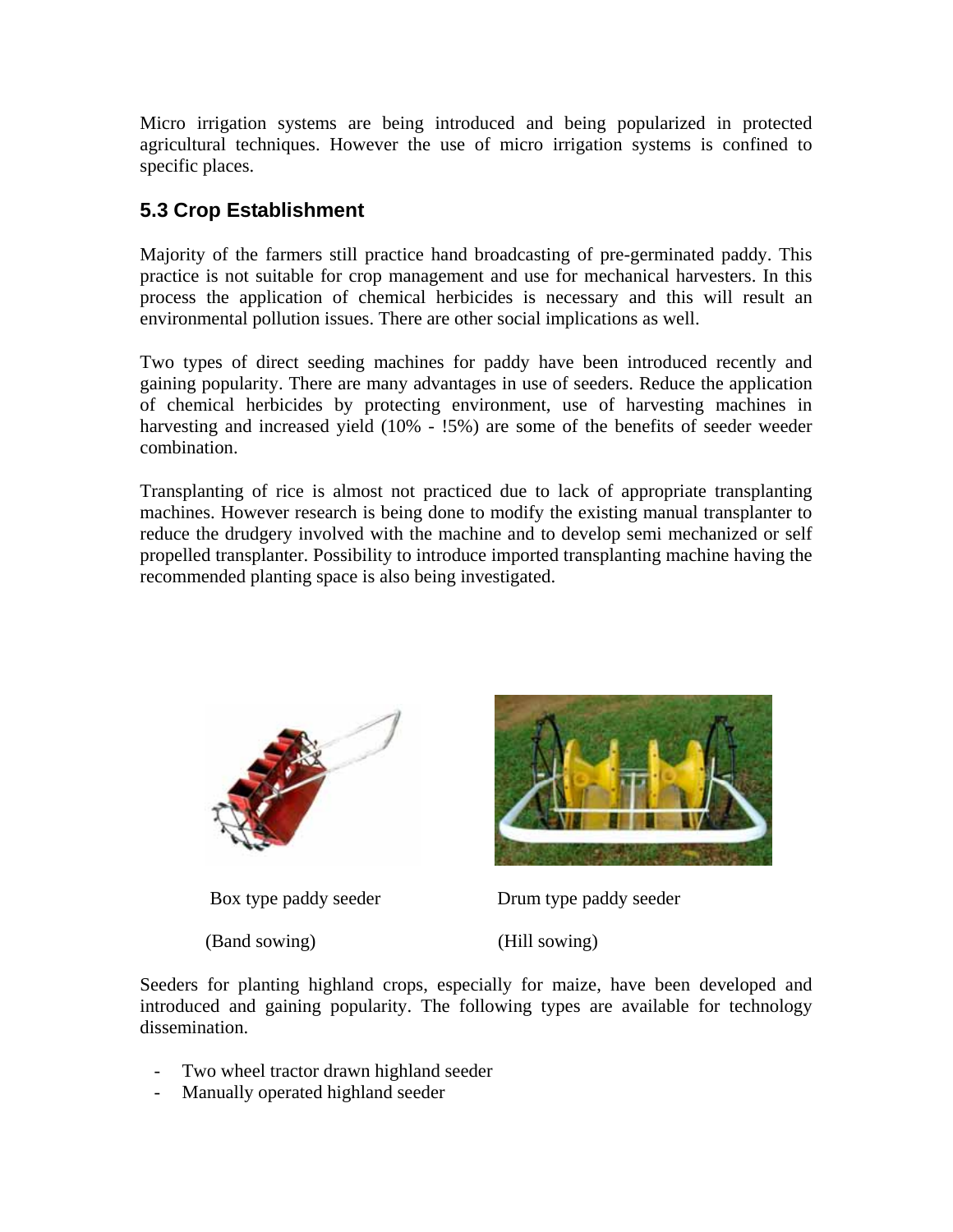- Manually operated seeder for small size seeds
- Tractor drawn rolling injector planter



## **5.4 Weed control**

To minimize the use of chemical herbicides by protecting environment, the cono weeder, developed by IRRI, has been slightly modified and introduced. However because of the drudgery involved with the operation of this implement, a motorized rotary weeder has



Cono-weeder

There is no efficient weeding tool to use in highland farming except the use of power tiller rotovator as an inter-cultivator in maize cultivation. The use of this cultivation is limited because of the row spacing of other crops. An appropriate motorized weeder has a very high potential among the farmers and it is an urgent need.



Use of two wheel tractor rotory as an inter-cultivator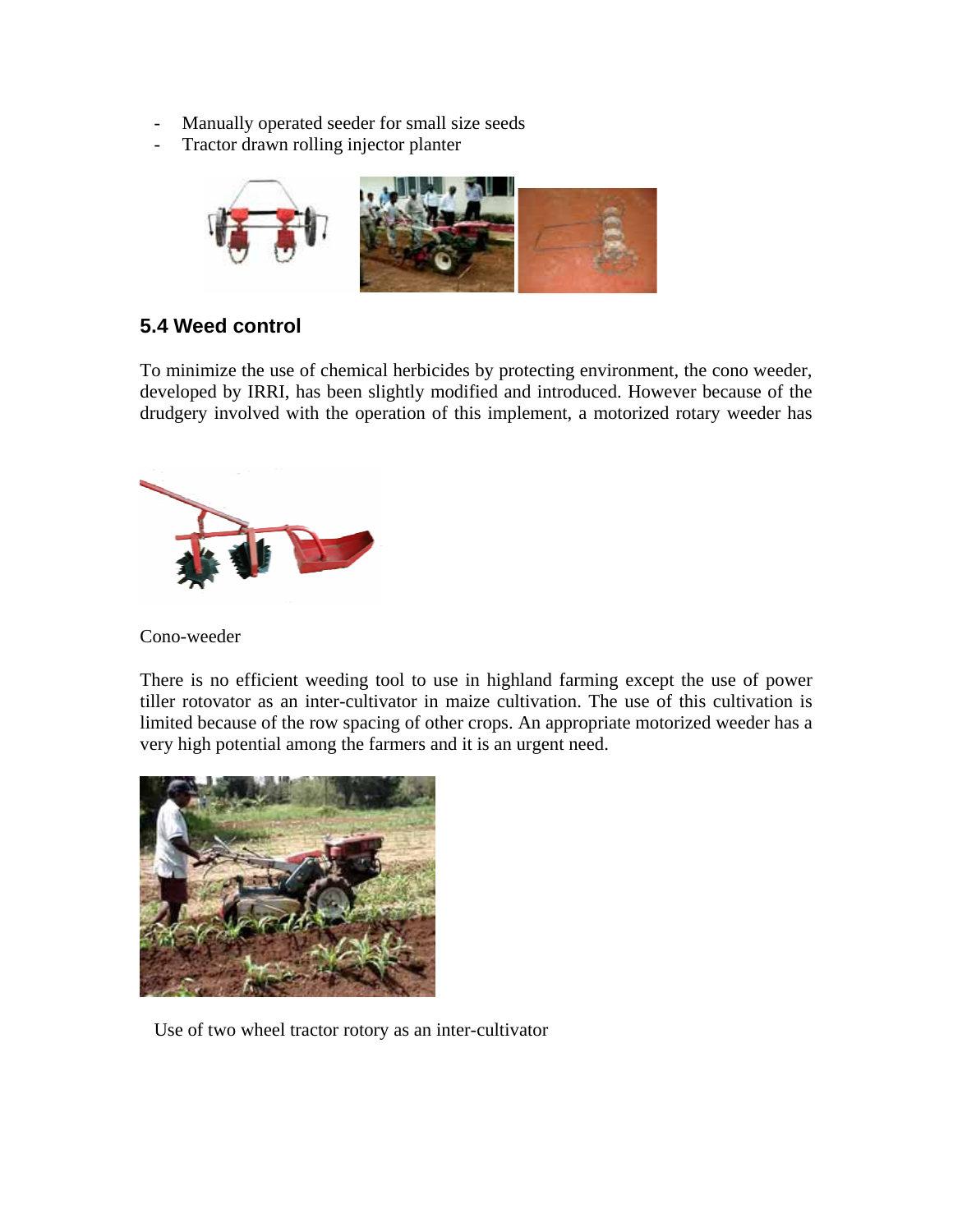### **5.5 Harvesting and Threshing**

In the Eastern province where the paddy cultivation is done extensively in large size plots, the majority of the farmers use large scale combine harvesters imported mainly from India. In other parts of the country reaper windrower and backpack type modified brush cutter is used in paddy reaping followed by combine thresher for threshing. Though, the use of dryers is necessary after use of combine harvesters, appropriate dryers yet to be introduced. As a result of inadequate drying of rice, the quality is deteriorated when storage.



Two wheel driven combine thresher

## **5.6 Processing and value addition**

Various types of processing machines for seed production and for end products have been developed.

### **5.6.1 Onion seed extracting machine**

.

This machine is designed to extract seeds from dried onion seed bulb. It is a simulation of hand rubbing system. The machine is powered by a single phase electric motor

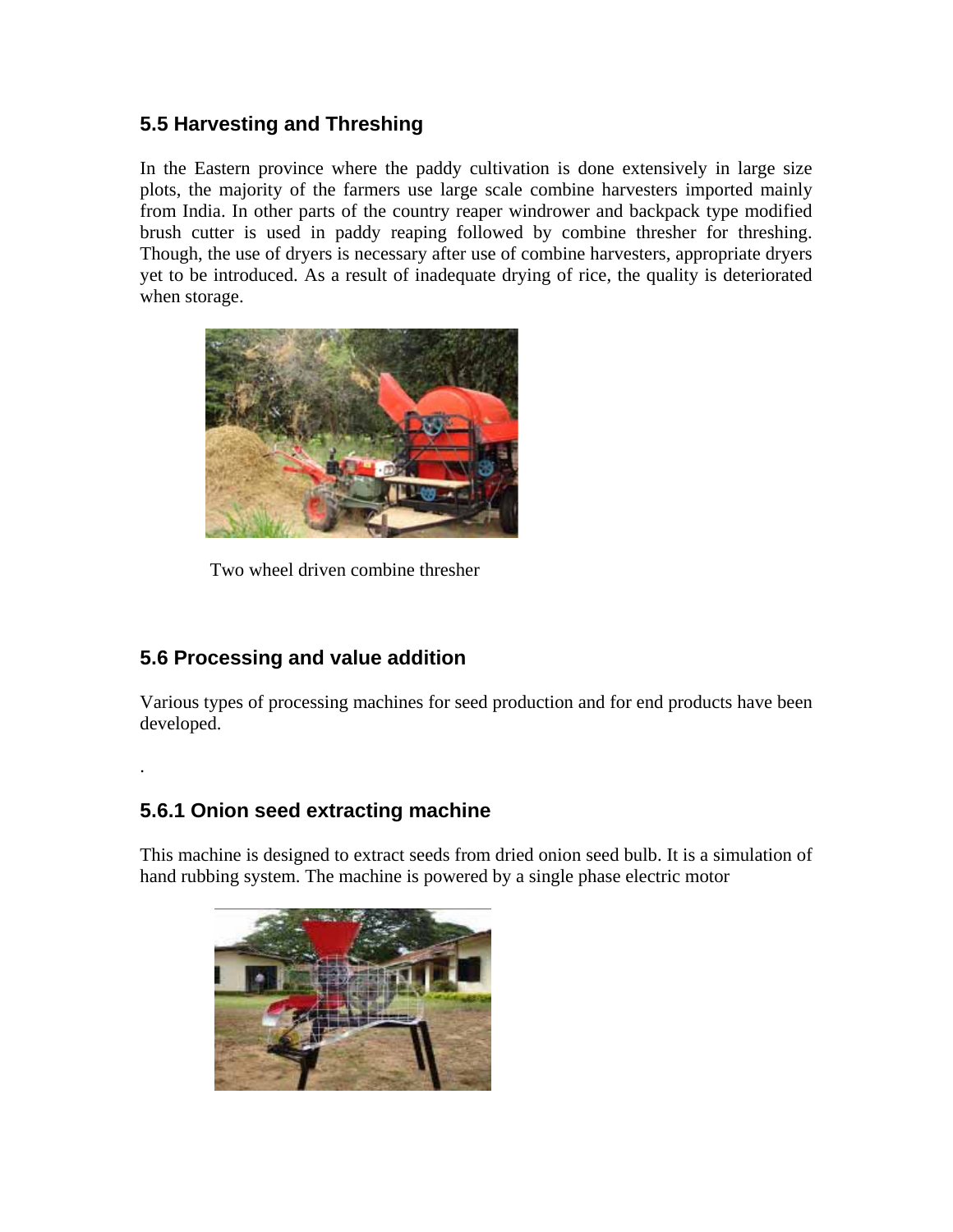### **5.6.2 Seed Graders**

Manually operated and electrical motor driven seed graders have been developed and are being used by research stations in production of breeder seeds.

#### **5.6.3 Groundnut decorticators**



Two type of decorticators can shell the groundnut for consumption and also for seeds. Manual operated machine has the capacity of about 50 kg per hour and the electrical motor driven machine has fairly a large capacity.

#### **5.6.4 Maize shellers**

Most of the farmers practiced traditional maize shelling techniques which consumes more labour and also it was very tiresome. The quality of the produce was also very poor. As a result of converting maize cultivation as a commercial business, second to the paddy cultivation, newly introduced shellers are being used.